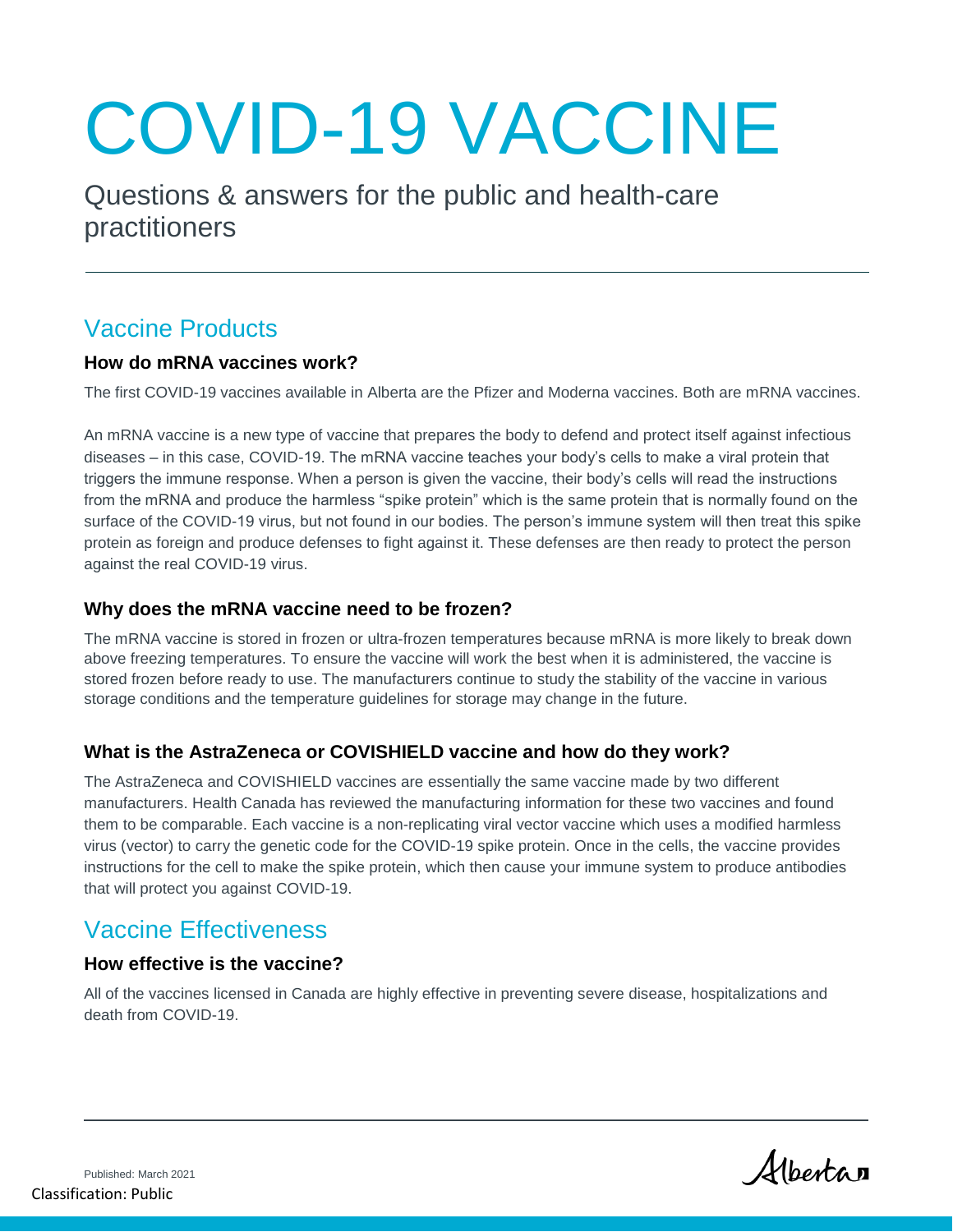Pfizer and Moderna COVID-19 vaccines have been demonstrated to be over 90% effective in preventing COVID-19 disease in clinical trials. Data from clinical trials show a good (at least 62%) vaccine efficacy against symptomatic COVID-19 disease for the AstraZeneca vaccine.

#### **What is the difference between vaccine efficacy and effectiveness?**

'Vaccine efficacy' is the term used to describe the percentage reduction of disease in an immunized group of people compared to an unimmunized group in clinical trials where the study conditions are controlled. It does not describe whether an immunized person can still transmit the virus.

'Vaccine effectiveness' is the term used to describe how the vaccine works in the real world where conditions cannot be controlled, such as previous exposure to the virus, the immune status of the individual, and if people receive both doses that are required. Vaccine effectiveness will continue to be evaluated as the COVID-19 immunization program is rolled out.

#### **The vaccines are reported to have different efficacy rates against COVID-19. Is a vaccine with a higher reported vaccine efficacy better than a vaccine with a lower efficacy?**

It may seem that 90% is better than 80% when looking at vaccine efficacy, however, with vaccines it is not that simple. Efficacy does not mean effectiveness. Efficacy refers to the difference in infection rates between a group that got a vaccine, and a group that did not. If there's no difference between the two groups, efficacy is zero. Differences in efficacy numbers may be because the vaccines were tested in different locations, at different phases of the pandemic, against different strains and over different schedules (e.g., one vs. two doses over different timeframes). What is important to know is the COVID-19 vaccines are demonstrating a reduction in hospitalizations, deaths and severe disease. Health Canada would not approve a vaccine if they determined it to be insufficient to protect against disease.

#### **Why is the AstraZeneca vaccine not recommended for adults 65 years of age and older?**

The AstraZeneca vaccine is not recommended for adults 65 years of age and older as there is limited evidence on how well it works in adults over the age of 65 in the clinical trials at this time. Pfizer or Moderna vaccine is the preferred vaccine for individuals 65 years of age and older.

#### **If an adult, 65 years of age and older, can not receive Pfizer or Moderna due to an allergy to a component in the vaccine, can they receive AstraZeneca vaccine?**

If an individual 65 years of age and older has severe allergies to a component of the Pfizer or Moderna COVID-19 vaccine, the AstraZeneca COVID-19 vaccine can be requested.

#### **Will the vaccine work against the COVID-19 variant strains?**

Mutations in the COVID-19 virus are expected, resulting in variant strains of COVID-19 to emerge. At this time, there are several variant strains circulating around the world, and vaccine manufacturers are conducting studies to determine whether current vaccines work against these variants. We are watching this information closely.

Studies by Pfizer have indicated their COVID-19 vaccine appears to work against the variants of the coronavirus first discovered in the UK and South Africa. Moderna has announced that its COVID-19 vaccine elicits virusneutralizing antibodies in trial participants that work against the new coronavirus variants found in the UK and South Africa in the laboratory setting. Studies for AstraZeneca vaccine have shown the vaccine works against the

Albertan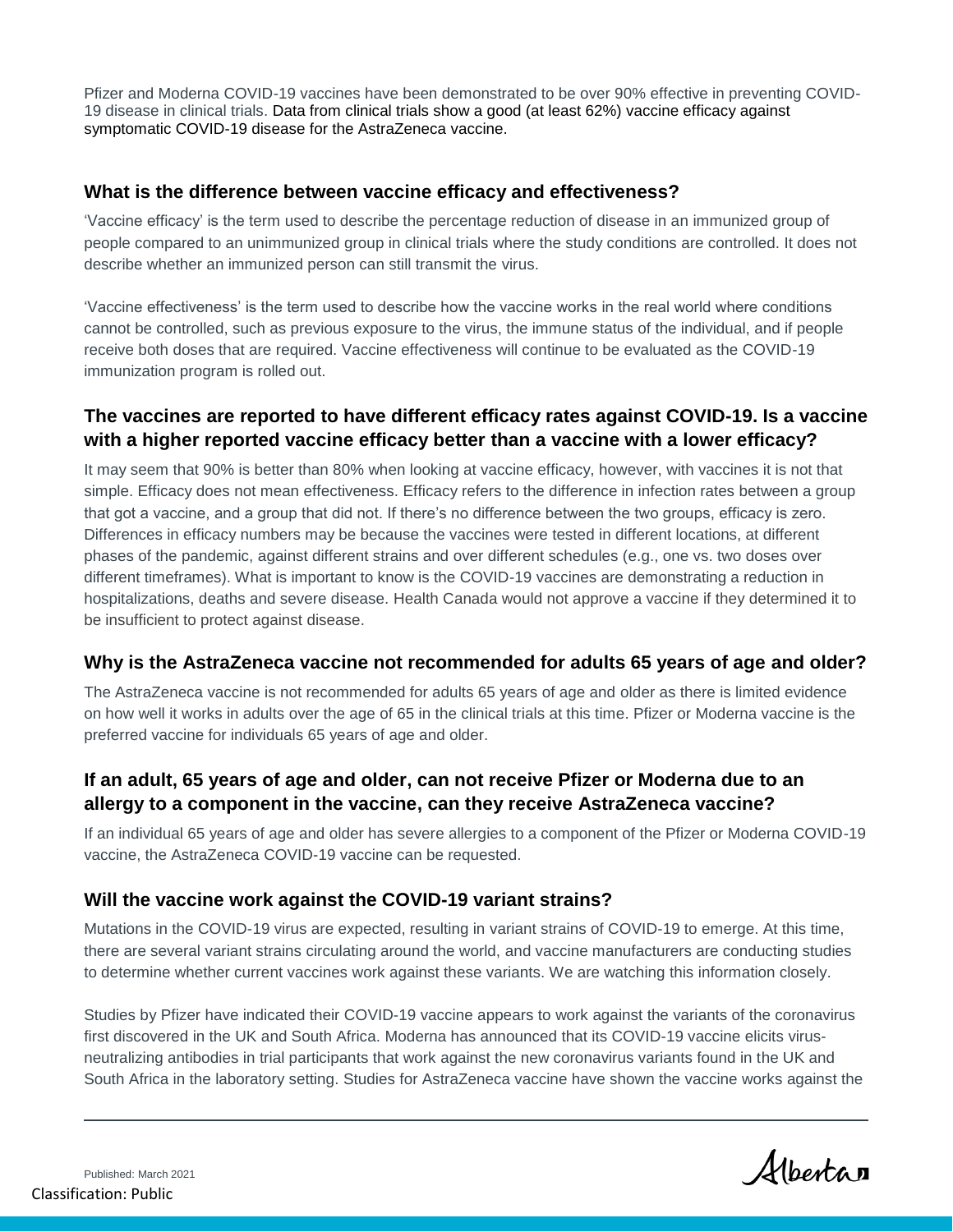strain first discovered in the UK and but may work less well for the variant first discovered in South Africa. Data about the efficacy of the licensed COVID-19 vaccines against the variants of concern is evolving. All manufacturers and countries that are using these vaccines continue to conduct further studies to learn more about this topic.

#### **I have recovered from COVID-19, should I still be immunized?**

Yes. The COVID-19 vaccine is recommended for those who have had and recovered from COVID-19 infection as it is unknown how long immunity may last after recovering from COVID-19.

#### **Will the vaccine prevent me from getting COVID-19?**

Yes. Vaccines that have been licensed in Canada are demonstrating a high efficacy in preventing COVID-19 disease. For example, the Pfizer and Moderna vaccines have been demonstrated to be over 90% effective and the AstraZeneca vaccine against symptomatic COVID-19 was at least 62% effective in clinical trials. The vaccines are used both for preventing the occurrence of COVID-19 disease and diminishing the severity of the disease.

At this time, based on the evidence submitted to Health Canada, it remains unknown how long the protection will last. The manufacturers are following the participants of clinical trials to assess their protection over time. International jurisdictions, Health Canada and Alberta Health will evaluate the data and promptly update the product information about how long the protection lasts and whether there may be a need for additional doses of the vaccine.

#### **Can immunized people spread the virus to others?**

There is limited evidence on whether someone who received the vaccine is able or not able to spread the virus. This will be monitored as more people in the community receive the vaccine. Everyone must continue to follow public health measures, regardless of their COVID-19 immunization status, to protect themselves, their loved ones, as well as people and communities at risk of more severe disease or outcomes from COVID-19.

#### **Can an immunized person get COVID-19?**

The currently authorized COVID-19 vaccines have demonstrated safety and high efficacy against symptomatic laboratory-confirmed COVID-19 disease within one to two weeks after receiving the full two-dose series.

As the vaccines are not 100% effective, they may not work for a small percentage of recipients. A 90% vaccine efficacy suggests 10 in 100 immunized people is not protected, even after the two-dose immunization. In addition, people who are exposed to COVID-19 virus before their body mounts an adequate level of protection can also get infected. Vaccine effectiveness will continue to be evaluated as the COVID-19 immunization program is rolled out.

#### **Can I test positive for COVID-19 due to the vaccine?**

No. The mRNA vaccine or viral vector-based vaccines do not contain the virus that causes COVID-19. It has only genetic instructions on how the cell can make one single coronavirus protein - spike protein. Therefore, this vaccine cannot make the virus and then lead to disease. Immunization will not result in a positive PCR test or a rapid molecular or antigen test.

#### **Could the antibodies from the COVID-19 vaccine result in a false positive test result?**

There are two kinds of tests currently available for COVID-19:

Albertan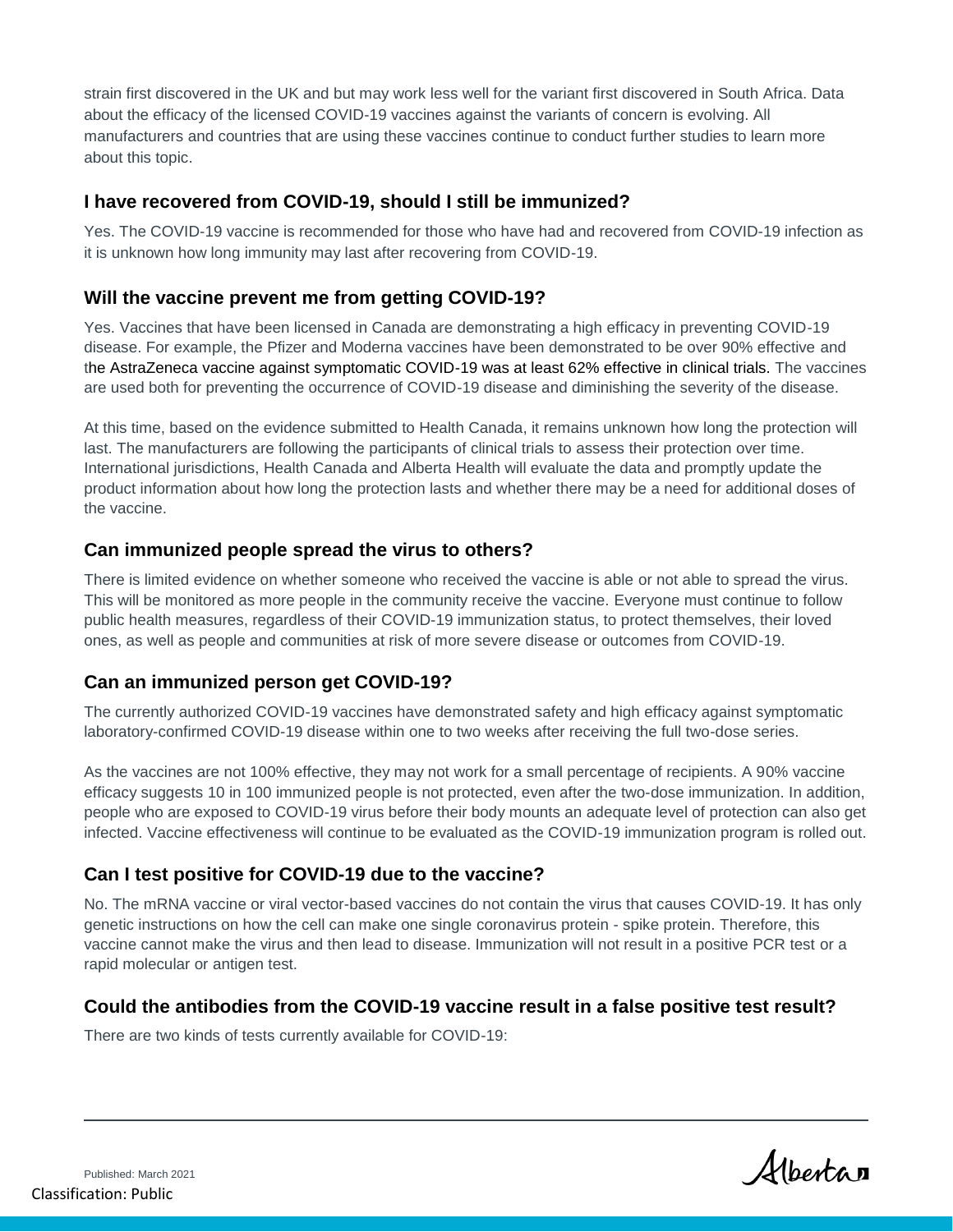- A test for active infection (diagnostic) that tells you if you have a current COVID-19 infection. This is done using a swab from your nose or throat, or a saliva sample. These tests are expected to continue to perform accurately in immunized individuals.
- An antibody (serology) test tells you if, at some point, you were exposed to the virus and had a COVID-19 infection. These tests can also identify if a person was immunized. They are done on a blood sample and not used to diagnose a current COVID-19 infection.

#### **When will I receive the second dose of COVID-19 vaccine?**

The second dose of mRNA vaccines that are currently approved for use in Alberta can be administered between 21-28 days after the first dose. The second dose for the AstraZeneca vaccine can be administered 84 days after the first dose. The time between doses can be extended up to 16 weeks for all adult populations because data from recent scientific studies show a good or high vaccine efficacy or effectiveness after the first dose of the COVID-19 vaccines and that protection is not expected to decrease rapidly in adults over a relatively short period of time.

Clinical trials also have shown that delaying the second dose to greater than 12 weeks resulted in a better efficacy against symptomatic disease compared to shorter intervals between the doses. As part of ongoing efforts to reduce community transmission of COVID-19, Alberta will be offering second doses of the COVID-19 vaccine within 16 weeks after the first dose. This aligns with the approach recommended by the National Advisory Committee on Immunization (NACI). This will allow more Albertans to receive at least one dose of COVID-19 vaccine earlier.

#### **If I do not receive my second dose within the 16-week duration, should I still receive that second dose?**

Yes. If the second dose of a COVID-19 vaccine is delayed beyond the 16-week duration, the second dose should still be administered as soon as possible. A COVID-19 vaccine series does not need to be restarted.

#### **How long after getting a vaccine will I be protected against COVID-19? How long does the protection last?**

The vaccines available show protection starting two to three weeks after the first dose. One dose of vaccine can offer a good level of protection against symptomatic disease. Peak efficacy against symptomatic COVID-19 disease is achieved about 2 weeks after the second dose.

At this time, based on the evidence submitted to Health Canada, it remains unknown how long the protection will last. Health Canada and Alberta Health will evaluate the data and promptly update the product information about how long the protection lasts and whether there may be a need for additional doses of the vaccine.

#### **With everything we do not know about the COVID-19 vaccines, why should I be immunized?**

To stop the spread of COVID-19, we all need to be immunized as soon as we are eligible to receive COVID-19 vaccine. The vaccines currently available in Canada protect against hospitalizations and deaths. Delaying or refusing immunization carries serious risks, including hospitalization, ICU admission, and death and may extend the need for public health measures to continue.

Health Canada has completed thorough reviews of the data from the clinical trials and of the manufacturing processes. This review process allowed Health Canada to confirm that there are no significant safety concerns

Albertan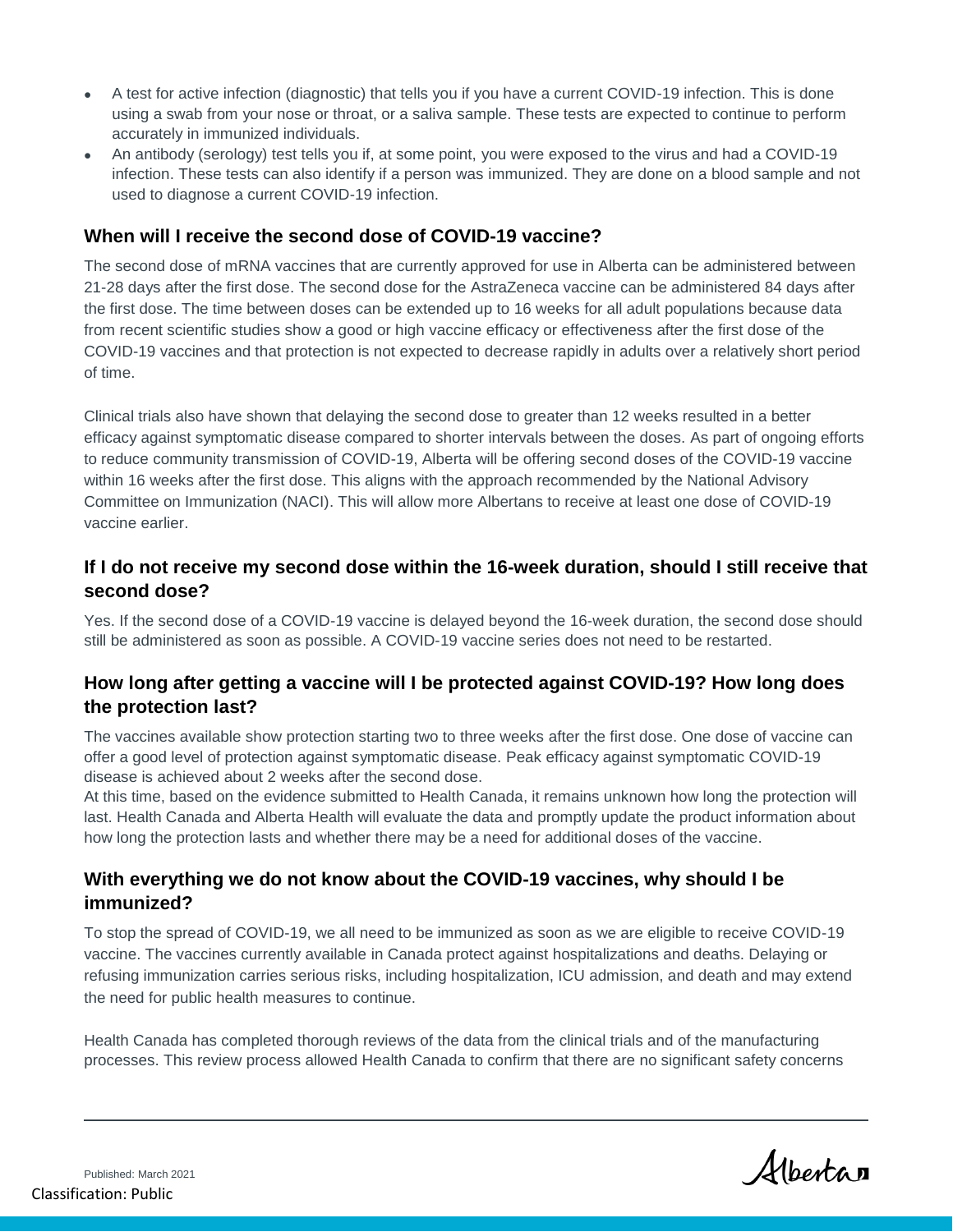and that the vaccines protect against disease. The review also determined that the benefits of the vaccines outweigh the risks, and that the vaccines are manufactured to high quality standards.

# Vaccine Safety

#### **How do we know the vaccine is safe when it was developed so quickly?**

The production and approval of COVID-19 vaccines was not rushed. Instead, it was prioritized. Around the world, financial supports, open and transparent sharing of information amongst researchers, and adjustments in regulatory processes led to the relatively fast development of successful COVID-19 vaccines.

Usually Health Canada reviews vaccine submissions after all study results are available; this can take up to a year. An interim order approved by the federal Minister of Health provided the flexibility to expedite the review and authorization of vaccines. This allowed manufacturers to submit study data to Health Canada as it became available, shortening the time needed for the review process.

Review of the data from the clinical trials and of the manufacturing processes allows Health Canada to confirm that there are no significant safety concerns and that the vaccine will protect against disease. The review also assesses whether the benefits of the vaccine outweigh the risks, and whether the vaccine is manufactured to high quality standards. In order to support the independent review process for COVID-19 vaccines, Health Canada, dedicated more resources to the review process than usual and global partnerships have expedited the process.

#### **Can I get the COVID-19 vaccine if I have allergies or had a reaction to a vaccine in the past?**

Individuals who have had a serious allergic reaction to another vaccine, drug or food should talk to their health care provider before receiving the vaccine. There are two reasons you cannot get a COVID-19 vaccine (also known as a contraindication):

- Known severe hypersensitivity to any component of the vaccine (like polyethylene glycol PEG which is common in laxatives).
- Anaphylaxis to a previous dose of COVID-19 vaccine.

Most people with allergies (e.g., to food, medication or substances not included in the vaccine) or those who have had a previous adverse reaction following immunization will be able to receive the COVID-19 vaccine.

#### **What are the expected side effects from the vaccine?**

Common short-term side effects of the COVID-19 vaccine include:

- Pain at the injection site lasting one to two days
- Fatigue, headache, muscle pain, chills, fever, and joint pain lasting approximately one day

These short-term mild or moderate side effects are very common to many vaccines and may affect more than 10 per cent of people. Some side effects, including fever, are more frequent after the second dose.

It is important to note that the common short-term side effects are not necessarily bad. Your immune system is functioning and building the necessary protections for you against this virus.

Over-the-counter pain or fever medication may be considered for the management of short-term side effects if they occur after immunization.

Albertan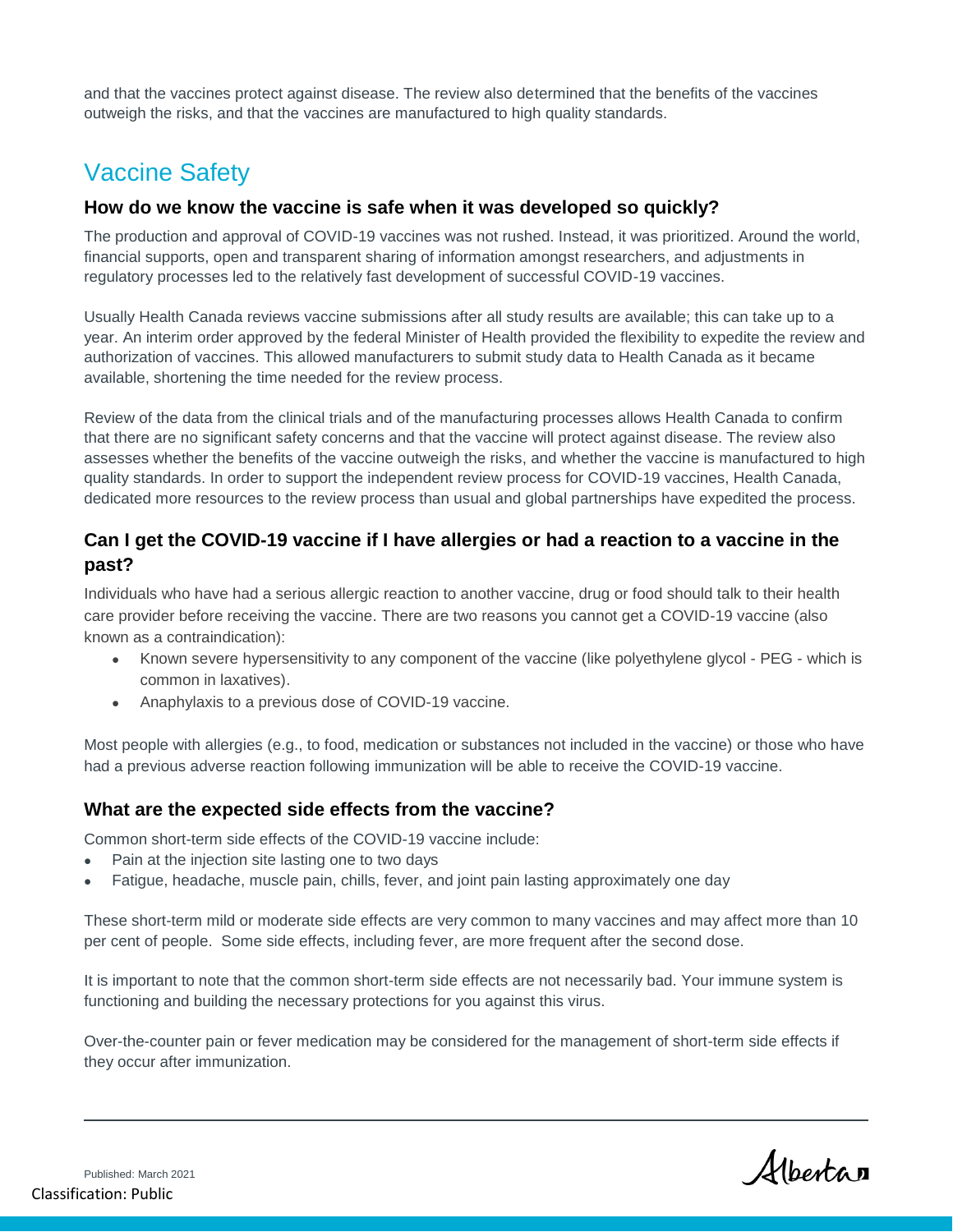No serious safety concerns have been identified in clinical trials.

#### **Can an mRNA vaccine affect my DNA?**

No. mRNA vaccines do not affect, interact with or alter your DNA in any way. The mRNA in the vaccine is broken down quickly by normal cellular processes after the harmless genetic instructions have been used to make the spike protein. In a cell, DNA is in the nucleolus, and the mRNA works outside of the nucleolus in the cytoplasm. It is not possible for the mRNA to enter the nucleolus, as this process would require many enzymes that the cell or vaccine does not have.

#### **Can I get COVID-19 from an mRNA vaccine?**

No. The mRNA vaccine does not contain any virus in it. It has only genetic instructions on how the cell can make one single coronavirus protein (the spike protein). It takes several different coronavirus proteins and other genetic materials to make a coronavirus. Therefore, this vaccine cannot make the virus and then lead to disease. The mRNA does not become a permanent part of your body, as it is naturally broken down after use.

#### **Can I get sick from the viral vector vaccine?**

No. The viral vector vaccine uses a harmless virus to carry the genetic code for the COVID-19 virus spike protein into the cell. The vector virus has been modified to prevent replication and will not make you sick.

#### **Is it recommended to receive the vaccine while pregnant?**

The safety and efficacy of COVID-19 vaccines in pregnant women has not yet been established. Pregnant individuals were not included in large enough numbers in the initial trials of the COVID-19 vaccines to provide solid information.

COVID-19 vaccines may be offered to individuals in the eligible group who are pregnant if a risk assessment with their doctors determines that the benefits outweigh the potential risks for the woman and fetus. The individual may also be immunized without consulting their doctor following their acknowledgment of the absence of evidence on the use of COVID-19 vaccine in this population.

#### **Is it recommended to receive the vaccine while breastfeeding?**

It is unknown whether COVID-19 vaccines can be present in human milk. A risk to the newborns/infants cannot be determined because there is an absence of evidence on the use of COVID-19 vaccines in breast feeding individuals. These groups were not included in large enough numbers in the initial trials to provide solid information.

COVID-19 vaccines may be offered to individuals in the eligible group who are breastfeeding if a risk assessment with their doctors determines that the benefits outweigh the potential risks for the mother and infant. The individual may also be immunized without consulting their doctor following their acknowledgment of the absence of evidence on the use of COVID-19 vaccine in this population.

#### **Is it recommended to receive the vaccine if I am immunocompromised or have an autoimmune disorder?**

At this time, there is an absence of evidence on the use of COVID-19 vaccine in immunocompromised individuals and those with auto-immune disorders. These groups were not included in large enough numbers in the initial trials to provide solid information.

Albertan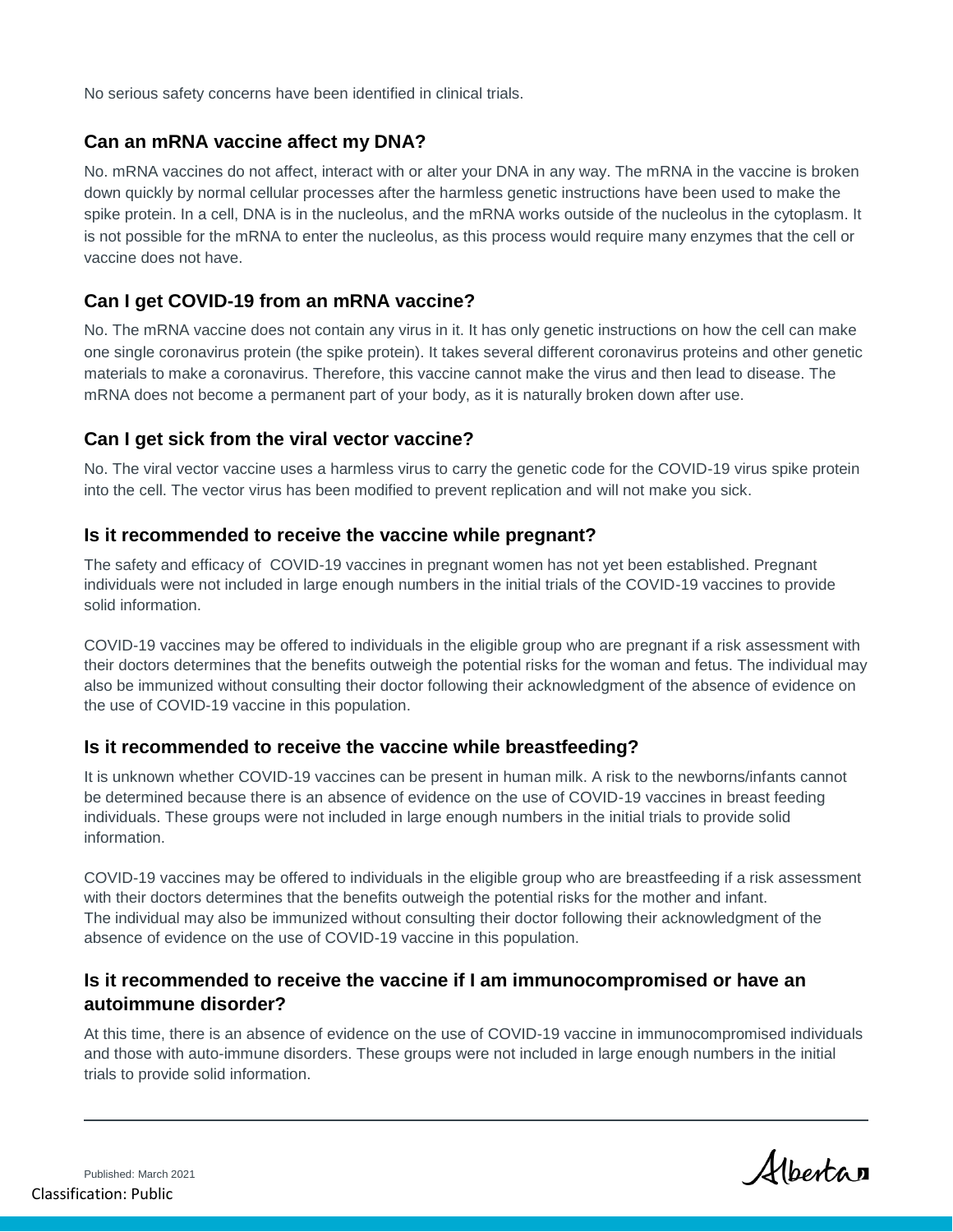COVID-19 vaccines may be offered to individuals in the eligible group who are immunosuppressed due to disease or treatment and those with an auto-immune disorder if a risk assessment with their doctor determines that the benefits outweigh the potential risks.

Potential risks include:

- Immunocompromised persons may have a diminished immune response to the vaccine
- There is a theoretical concern that mRNA vaccine may elicit an inflammatory response and possibly exacerbate existing autoimmune diseases. However, current applications of mRNA technology for COVID-19 vaccines have been optimized to reduce this risk.

Albertans who have had With the exception Solid Organ Transplant (SOT) and Haematopoietic Stem Cell Transplant (HSCT) clients should consult their physician. Other immunocompromised individuals may also be immunized without consulting their doctors following their acknowledgment of the risks mentioned above and the absence of evidence on the use of COVID-19 vaccine in these populations.

Additional resources:

- [COVID-19 Scientific Advisory Group Rapid Evidence Report.](https://www.albertahealthservices.ca/assets/info/ppih/if-ppih-covid-19-sag-immunosuppression-and-covid-19-risk-rapid-review.pdf)
- [Advisory Committee on Immunization Practices \(ACIP\) interim recommendations for the use of Pfizer-](https://www.cdc.gov/vaccines/covid-19/info-by-product/clinical-considerations.html)[BioNTech and Moderna COVID-19 vaccines.](https://www.cdc.gov/vaccines/covid-19/info-by-product/clinical-considerations.html)

#### **Does Alberta Health track adverse events following immunization?**

Alberta has a central reporting system for reporting adverse reactions following immunization (AEFIs) that allows Alberta Health Services and Alberta Health to rapidly assess any potential risks and take immediate action when necessary.

Active surveillance is another component of tracking AEFIs that involves proactively collecting information about adverse events from vaccine recipients. Albertans who receive COVID-19 vaccine may be asked to take part in a surveillance study that is looking to determine how often adverse events occur after receiving a COVID-19 vaccine. For more information visit [https://canvas-covid.ca/.](https://canvas-covid.ca/)

Alberta Health will not hesitate to take action if any safety concerns are identified. Emerging information will be communicated promptly to Canadians and Albertans if needed, such as new information on risks, or changes to who can be immunized. The total number of AEFIs reported to-date can be found here: [https://www.alberta.ca/covid19-vaccine.aspx.](https://www.alberta.ca/covid19-vaccine.aspx)

#### **What ingredients are in the vaccine?**

The vaccines available for use contain ingredients that help the vaccine work in the body and protect the stability of the vaccine before it is administered.. The vaccines do not contain antibiotics or preservatives.

One non-medicinal ingredient in both the Moderna and Pfizer BioNTech vaccines may cause a hypersensitivity reaction. This ingredient is polyethylene glycol (PEG). This ingredient is also found in cosmetics, cough syrup, skin products and some food and drinks. When you are being immunized or offering immunization, potential allergic reactions will be discussed.

Albertan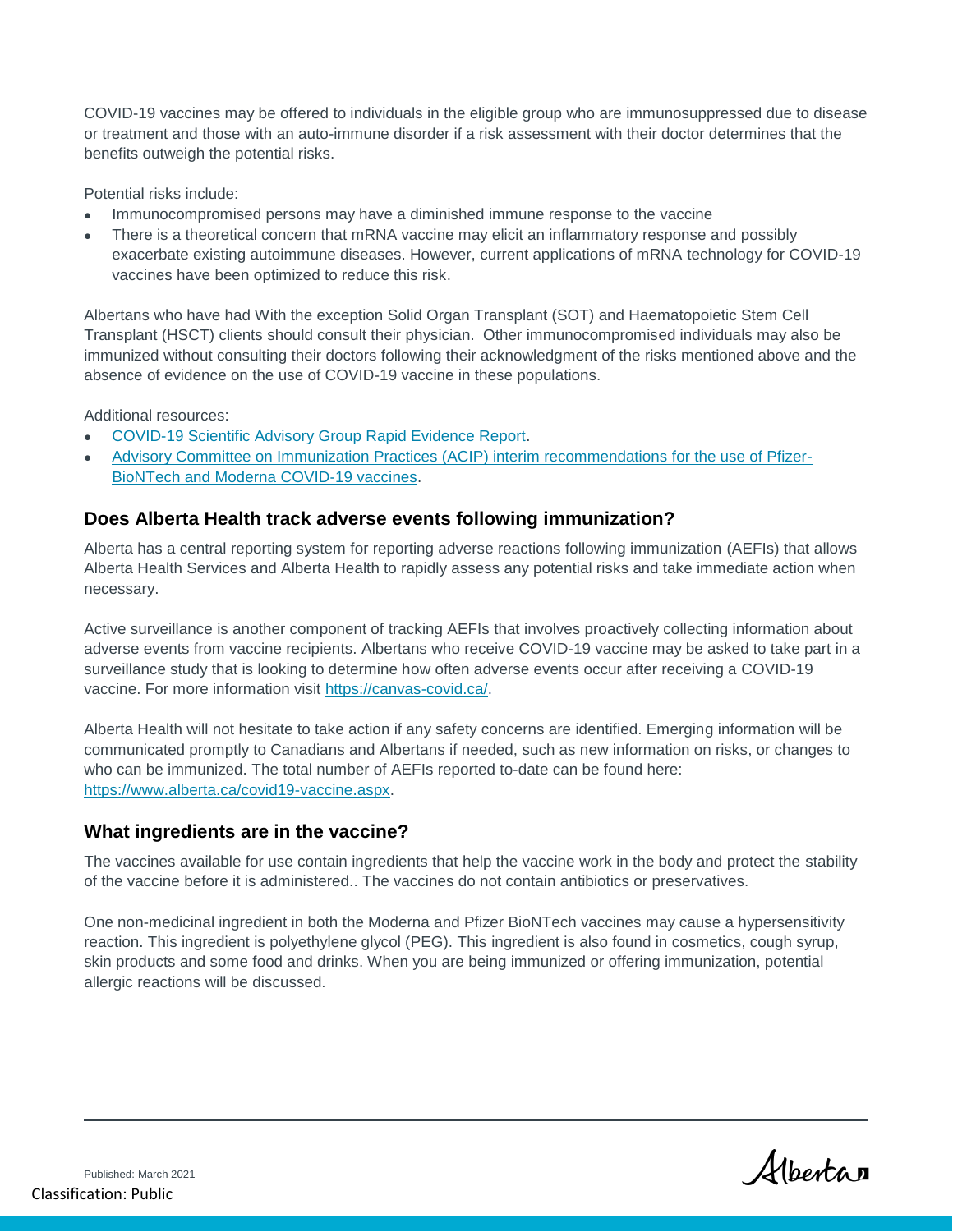Additional ingredient information:

| <b>Pfizer/BioNTech</b>                             |                                                                       |  |
|----------------------------------------------------|-----------------------------------------------------------------------|--|
| Lipid nanoparticles (these help the mRNA enter the |                                                                       |  |
| cell)                                              |                                                                       |  |
| $\cap$                                             | $ALC-0315 = (4-hydroxybutyl)$<br>azanediyl)bis(hexane-6,1-diyl)bis(2- |  |
| $\circ$                                            | hexyldecanoate)<br>$ALC-0159 = 2-[(polyethylene glycol)-$             |  |
|                                                    | 2000]-N,N-ditetradecylacetamide                                       |  |
| Other Lipids: (provide structural integrity of the |                                                                       |  |
| nanoparticles)                                     |                                                                       |  |
| $\circ$                                            | 1,2-distearoyl-sn-glycero-3-<br>phosphocholine                        |  |
| $\cap$                                             | cholesterol                                                           |  |
| Salts: (these help maintain the PH of the vaccine) |                                                                       |  |
| $\circ$                                            | bibasic sodium phosphate dihydrate                                    |  |
| $\circ$                                            | monobasic potassium phosphate                                         |  |
| $\circ$                                            | potassium chloride                                                    |  |
| $\circ$                                            | sodium chloride                                                       |  |
| Other:                                             |                                                                       |  |
| $\circ$                                            | sucrose (this protects the nanoparticles<br>when frozen)              |  |
| $\bigcirc$                                         | water for injection                                                   |  |

#### **Moderna**

| Lipid nanoparticles (these help the mRNA enter the cell): |                                                         |  |
|-----------------------------------------------------------|---------------------------------------------------------|--|
| $\bigcirc$                                                | PEG2000-DMG LSM-102, 1,2-                               |  |
|                                                           | dimyristoyl-rac-glycero-3-<br>methoxypolyethyleneglycol |  |
| $\circ$                                                   | 1,2-distearoyl-sn-glycero-3-                            |  |
|                                                           | phosphocholine [DSPC])<br>Cholesterol                   |  |
| $\bigcirc$                                                |                                                         |  |
| $\bigcirc$                                                | Lipid SM-102                                            |  |
| pH stabilizers (help maintain the PH of the vaccine)      |                                                         |  |
| Ω                                                         | acetic acid                                             |  |
| $\bigcap$                                                 | sodium acetate                                          |  |
| $\bigcap$                                                 | tromethamine                                            |  |
| $\bigcirc$                                                | tromethamine hydrochloride                              |  |
| Other:                                                    |                                                         |  |
|                                                           | sucroso (protects the nanoparticles                     |  |

o sucrose (protects the nanoparticles when frozen)

#### **AstraZeneca**

- Essential Amino Acids
	- L-Histidine
- L-Histidine hydrochloride monohydrate **Stabilizer** 
	- Magnesium chloride hexahydrate
	- Polysorbate 80
	- Ethanol
	- Disodium edetate dihydrate (EDTA)

Albertan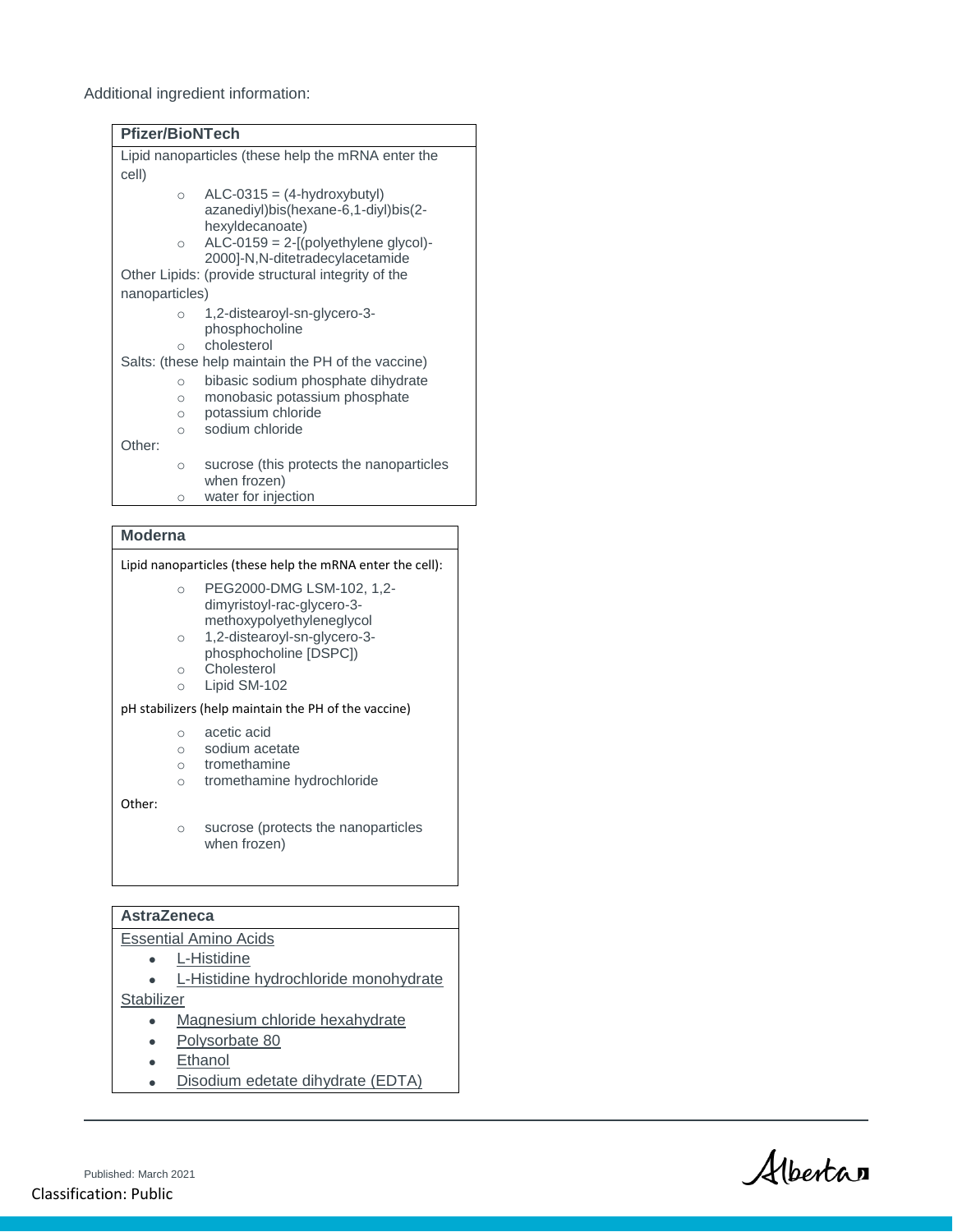- Sucrose
- Sodium chloride
- Water for injection

## Eligible Populations

#### **I am aged 75 years or older, can I receive COVID-19 vaccine?**

Yes, as of February 24, 2021, Albertans 75 years of age and older (born in 1946 or earlier) are eligible for COVID19 vaccine. Appointments with Alberta Health Services can be made online [here](https://www.albertahealthservices.ca/topics/Page17295.aspx) or by calling 8-1-1.

Appointments can be made with participating pharmacies in Edmonton, Red Deer and Calgary starting the first week of March. A list of participating pharmacies can be found at [Alberta Blue Cross.](https://www.ab.bluecross.ca/news/covid-19-immunization-program-information.php)

#### **I am between 65 to 74 years old, when can I receive COVID-19 vaccine?**

As of March 15, Albertans aged 65-74 years of age (born 1947 to 1956, turning 65 to 74), no matter where they live can book appointments for the COVID-19 vaccine through select pharmacies or Alberta Health Services [\(online or 811\).](https://www.albertahealthservices.ca/topics/Page17295.aspx) A list of participating pharmacies can be found at [Alberta Blue Cross.](https://www.ab.bluecross.ca/news/covid-19-immunization-program-information.php)

#### **I am Métis and aged 50 years or older, when can I receive COVID-19 vaccine?**

As of March 15, First Nations, Métis and Inuit people aged 50 and older, no matter where they live can book appointments for the COVID-19 vaccine through select pharmacies or Alberta Health Services [\(online or 811\).](https://www.albertahealthservices.ca/topics/Page17295.aspx) A list of participating pharmacies can be found at [Alberta Blue Cross.](https://www.ab.bluecross.ca/news/covid-19-immunization-program-information.php)

#### **I heard AstraZeneca vaccine is available, when can I get it?**

Starting March 10, Albertans without severe chronic illness who are aged 50-64 and First Nations, Métis and Inuit (FNMI) individuals aged 35 to 49 can book their AstraZeneca vaccine. The initial supply of vaccine is limited, therefore appointments will open in stages by birth year, one year at a time, while supply lasts. Albertans born in 1957 can book through AHS [\(online or 811\)](https://www.albertahealthservices.ca/topics/Page17295.aspx) starting March 10 and FNMI born in 1972, call 811 only, starting March 10.

Once the initial supply runs out, appointments will not be booked until more supplies of AstraZeneca vaccine arrive.

AstraZeneca is not available in pharmacies at this time.

#### **Will there be priority groups that receive the vaccine first?**

Yes. Alberta receives all vaccines, including the COVID-19 vaccine, through the Government of Canada. The federal government determines on a per-capita basis how many vaccines Alberta receives, and advises us when we expect to receive the vaccines. Every province in the country is in the same situation and experiencing similar challenges regarding limited supply of the vaccines from the federal government at this time.

As these vaccines are in very limited supply, our government is implementing a phased approach to target key populations in the earlier phases of the COVID-19 Immunization Program. The precise timeframes depend on the availability of the vaccine. To determine which groups are included in each phase of the plan, we consider the recommendations from the National Advisory Committee on Immunization and Alberta's Advisory Committee on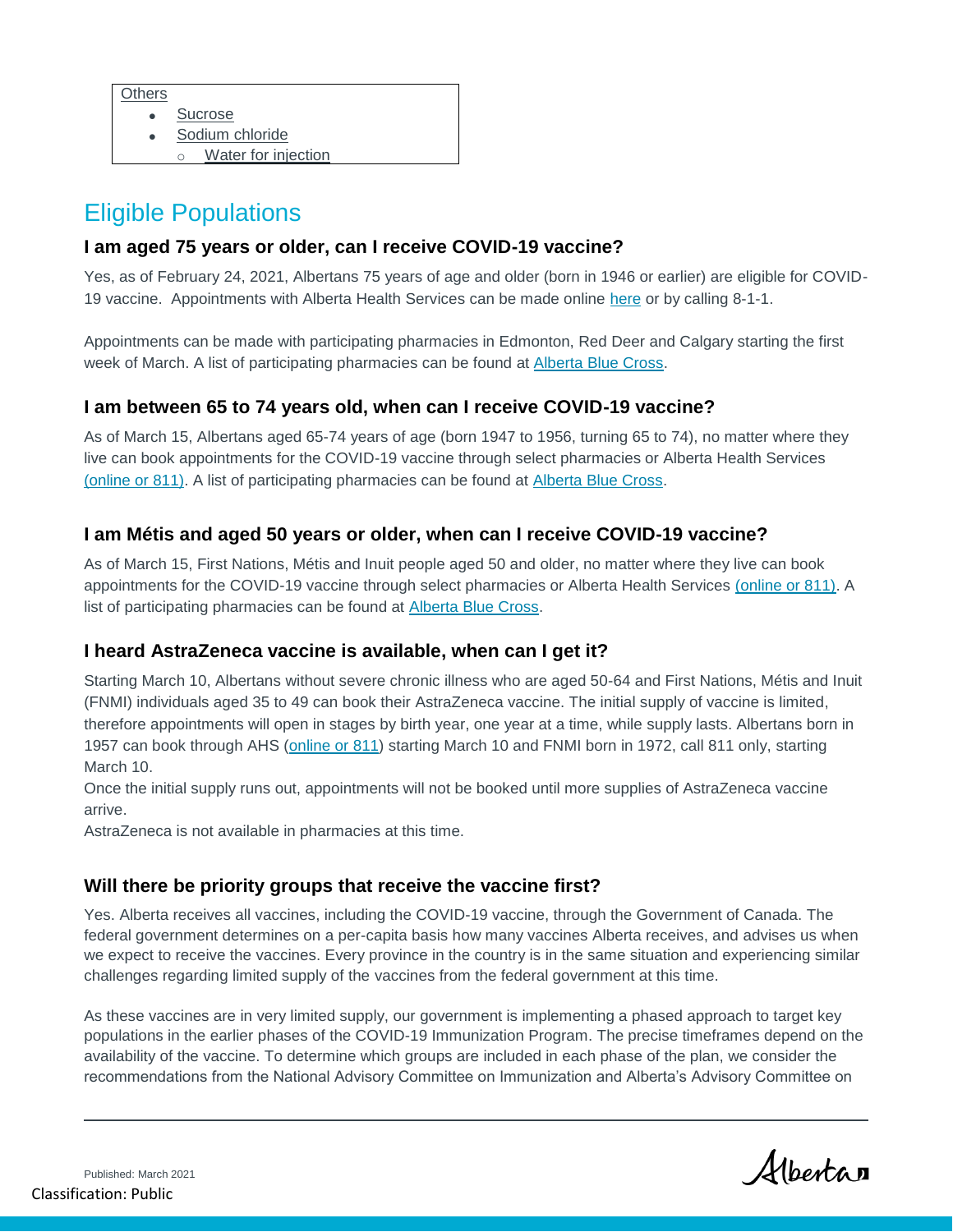Immunization, and focus on Albertans who are at increased risk of severe COVID-19 disease outcomes or who are at increased risk of transmitting infection to those who are most vulnerable.

We recognize and understand that many people want to be immunized immediately. We are moving quickly to make the doses we receive available to those who are eligible, and we will continue to do so going forward. However, it will take time to receive enough COVID-19 vaccine from the federal government to offer immunization to everyone who wants it. We are asking Albertans to please be patient while we all wait for enough vaccine for each of our turns, and to be supportive of those who are in the initial groups that are eligible to be immunized.

More information on the COVID-19 Immunization program can be found at [alberta.ca/covid19-vaccine.aspx.](file:///C:/Users/collette.benbow/AppData/Local/Microsoft/Windows/INetCache/Content.Outlook/VIZR44ZC/alberta.ca/covid19-vaccine.aspx) This site will continue to be updated as additional information becomes available.

#### **I have a chronic condition and I'm in the eligible age group for the AstraZeneca vaccine, should I wait for mRNA vaccine or get AstraZeneca?**

While we are prioritizing individuals with chronic conditions that lead to higher risk of severe outcomes to get the mRNA vaccine, if an individual chooses to get AstraZeneca vaccine earlier due to age-eligibility, they can. There will only be a requirement to validate age, not proof of "health". Waiting for mRNA vaccine or receiving AstraZeneca is an individual decision based on an assessment of individual risk and whether the benefit of receiving a vaccine now outweighs the benefit of receiving a slightly more efficacious vaccine in about 3 weeks.

#### **Why are Albertans aged 70 or older who live in Lloydminster being offered immunizations before other Albertans?**

There is an existing agreement (Memorandum of Understanding) between Alberta Health and Saskatchewan Health for health services for the City of Lloydminster. Saskatchewan Health is responsible for providing public health services to residents in the City of Lloydminster, including all Alberta residents. This includes immunizations services. Differences in the provinces and territories COVID-19 vaccine rollout are common as each uses their own data and information to determine vaccine prioritization. More information on immunization actions for Albertans who reside in Lloydminster can be found [here.](https://www.saskhealthauthority.ca/news/releases/Pages/2021/February/COVID-19-Vaccination-Information-for-the-City-of-Lloydminster.aspx)

## Vaccine Access

#### **How will I know when I am eligible for vaccine and where to access it?**

The Government of Alberta is taking a phased approach to who receives the COVID-19 vaccine first to protect those at high risk of severe illness and death from COVID-19, and health care workers essential to maintaining the pandemic response.

Over time, all Albertans for whom the vaccine is licensed, will be eligible for COVID-19 vaccine. The COVID-19 immunization plan will expand once vaccine supplies increase and are more reliable.

Eligible groups and where to access the vaccine will be communicated using public announcements, the [Government of Alberta website o](https://www.alberta.ca/covid19-vaccine.aspx)r dedicated phone services (i.e. 2-11), [Alberta Health Services immunization](https://www.albertahealthservices.ca/topics/Page17295.aspx) webpage, COVID-19 updates by Dr. Hinshaw, news media and social media.

#### **Can a block of immunization appointments be booked for a group of eligible Albertans?**

No, at this time the Alberta Health Services on-line booking system does not allow for the booking of multiple Albertans at one-time. Appointments need to be booked separately to allow for public health measures to be maintained, such as social distancing and masking, are not compromised at an Alberta Health Services clinic.

Published: March 2021 Classification: Public

Albertan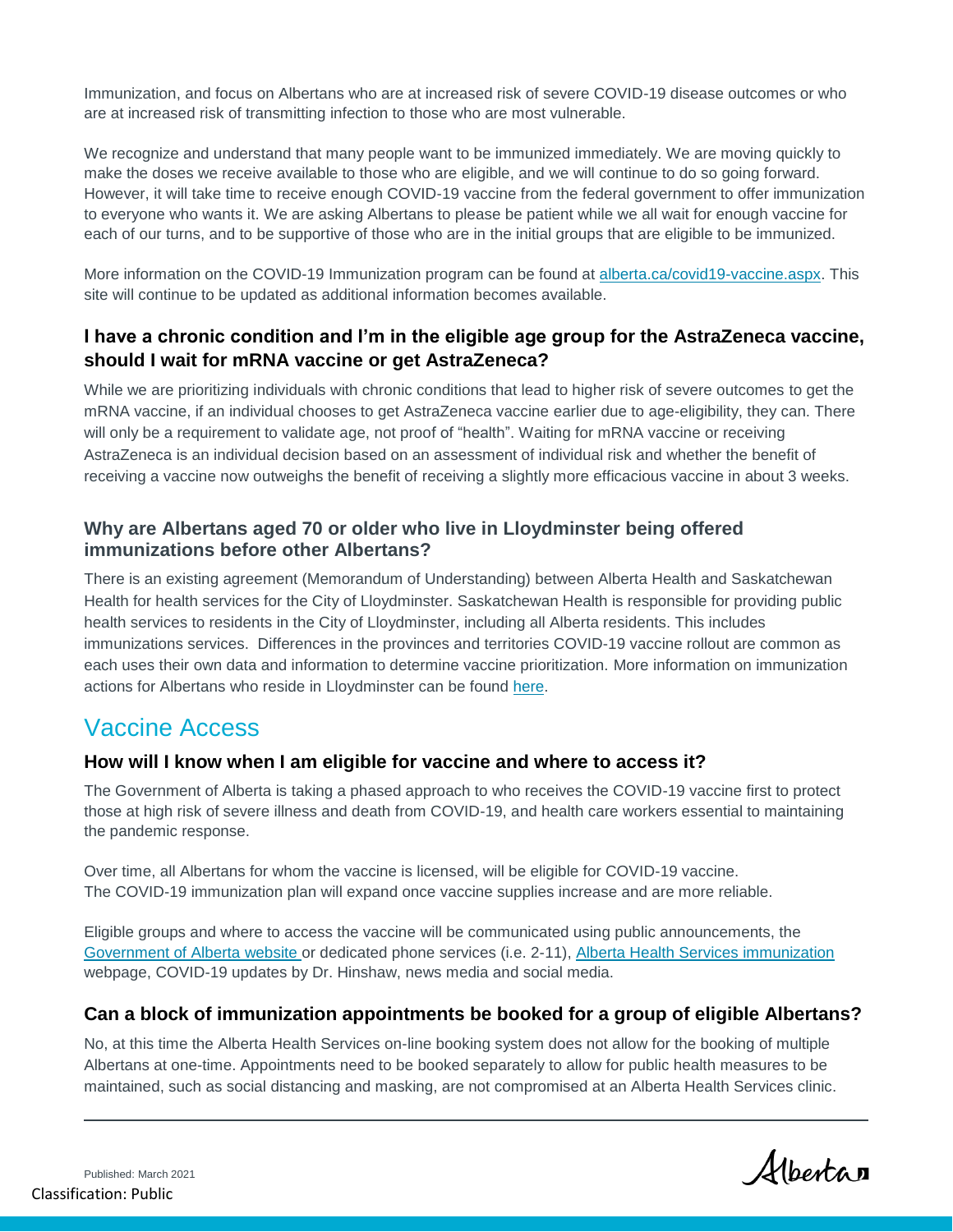The ability to block a number of appointments for Albertans accessing immunization services at one time is being considered.

## **Can I request Alberta Health Services visit my apartment building or condominium complex for immunization services?**

No, Alberta Health Services is only providing outreach immunization services to locations where transport of Albertans is not possible due to underlying health conditions. Albertans who reside in senior apartments or condominiums are encouraged to book appointment either through Alberta Health Link (8-1-1) or using the [online](https://www.albertahealthservices.ca/topics/Page17295.aspx)  [tool](https://www.albertahealthservices.ca/topics/Page17295.aspx) or a community pharmacy. Please visit [Alberta Blue Cross](https://www.ab.bluecross.ca/news/covid-19-immunization-program-information.php) to see if there is a pharmacy available near you. Family members and friends can assist their loved ones in making these appointments. If transportation supports are needed, Albertans are encouraged to contact 2-1-1 and assistance may be able to be provided. When it is your turn to be immunized, please bring your Alberta Health Care card or another form of identification that provides your birth date. Picture ID is also requested but not required.

#### **If I receive a first dose of COVID vaccine outside of Alberta, would I be able to receive the second dose?**

Anyone who has received a first dose of COVID-19 vaccine outside the province would be able to receive their second dose in the province if they are in one of the groups currently eligible. If someone has received a first dose of vaccine elsewhere but they are not in a currently eligible group in Alberta, they will be able to receive their second dose when they in an eligible group for vaccine. While the interval between the first and second may be beyond the 16 week internal that is currently recommended in Alberta, there is no evidence that the series would need to be restarted.

#### **When can my child receive the vaccine?**

The safety and efficacy of the COVID-19 vaccine in children under 16 years of age has not yet been established. Manufacturers are conducting clinical trials in children, which will help inform recommendations about use in children once more data become available.

Currently, the Pfizer vaccine is licensed for individuals 16 years and older and the Moderna and AstraZeneca vaccines are licensed for individuals 18 years of age and older.

For Albertans requesting immunization for those 16 and 17 years of age, when booking your appointment, please verify that it is your child who will be receiving Pfizer vaccine.

Albertans who will be 16 years of age this year must wait until they have turned 16 before accessing the Pfizer vaccine. Likewise, Albertans must be 18 years of age to be immunized with the Moderna or AstraZeneca vaccine at this time.

It is too soon to know what ages future vaccine will be licensed for. When vaccine supply is sufficient, NACI recommends that the Pfizer vaccine may be considered for youth 12 to 15 years of age who are at very high risk of severe outcomes of COVID-19 and are at increased risk of exposure.

The immunization provider must seek informed consent with the individual and the parent or guardian, including information about the lack of evidence on the use of COVID-19 vaccines for children.

Albertan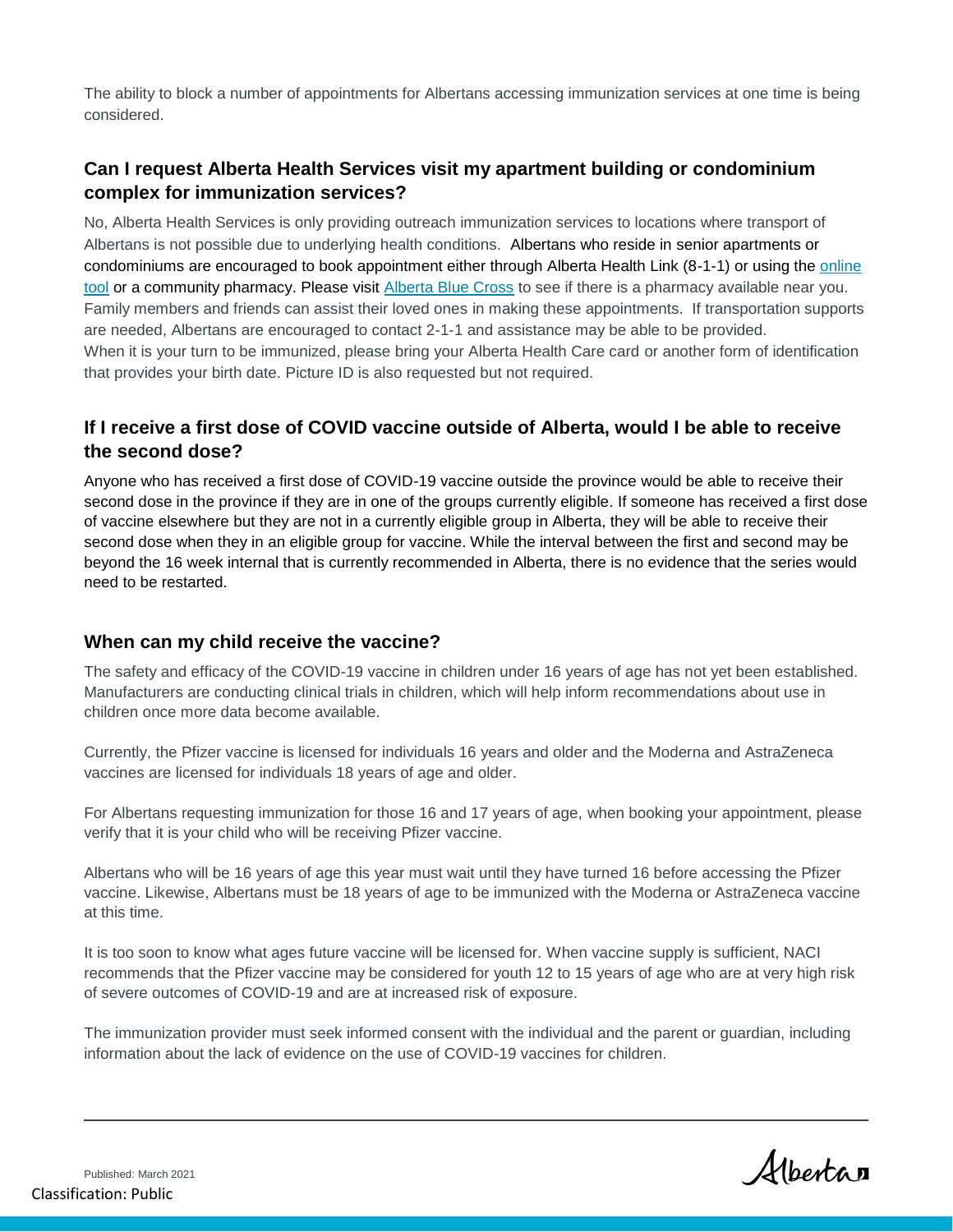#### **Are international students eligible to receive the vaccine?**

Not at this time. Students are not likely to be eligible until Phase 3, when immunizations are rolled out to the general Alberta population. Subject to vaccine availability, it is anticipated that Phase 3 will begin by the fall of 2021. Once a universal COVID-19 immunization program is in place, individuals who are living, working, or going to school in Alberta will be eligible for the COVID-19 vaccine free of charge.

Albertan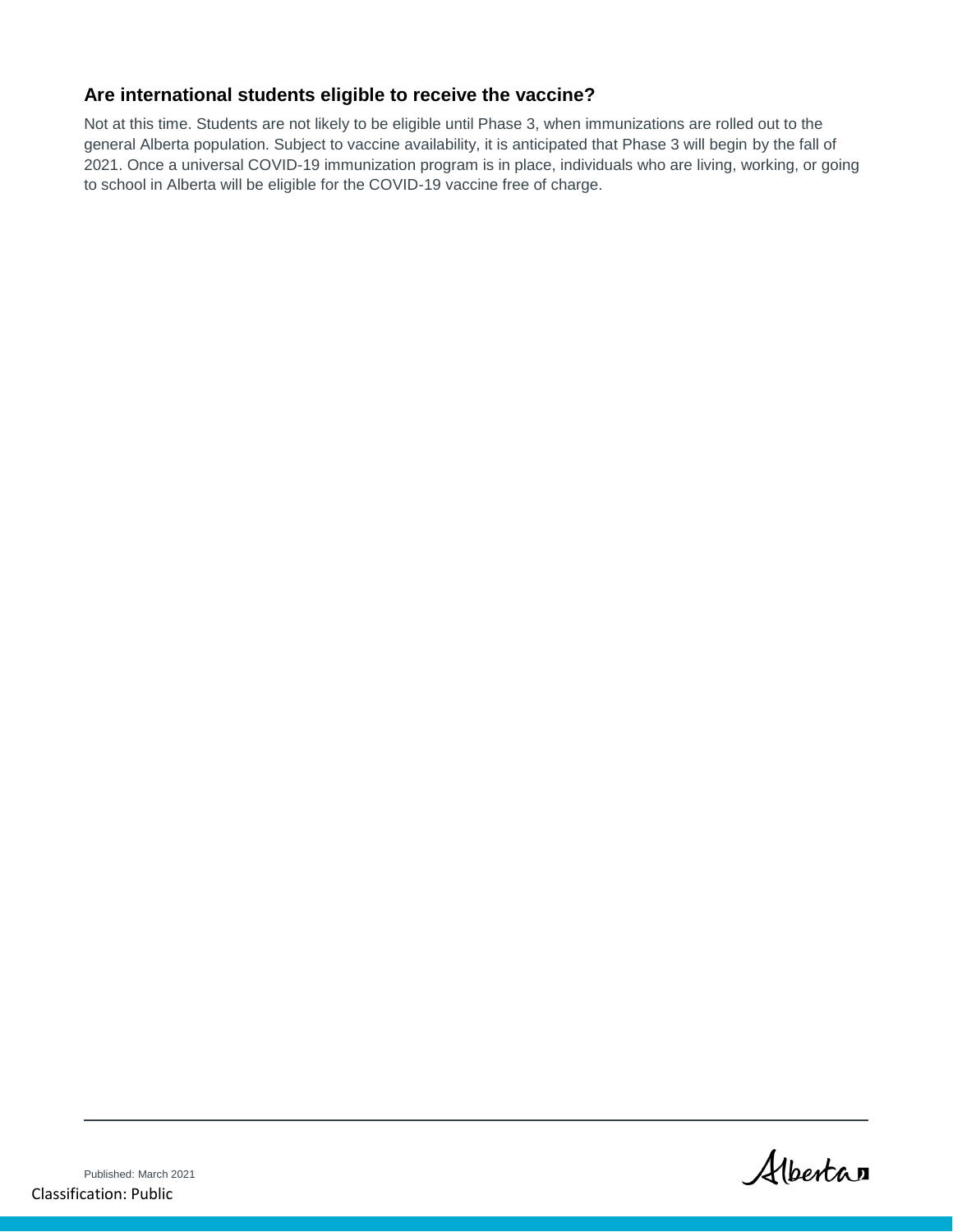#### **Is anyone ineligible for COVID-19 immunization? Who should not get the COVID-19 vaccine?**

The Pfizer vaccine is licensed for anyone 16 years of age and older and Moderna vaccine is licensed for anyone 18 years of age and older. It will be offered to anyone in these age groups.

Anybody with a current infection of COVID-19 should wait to be immunized until the isolating period is over, meaning 10 days from the start of symptoms or until symptoms have improved and they have been non-feverish for at least 24 hours without the use of fever-reducing medications, whichever is longer.

Canadians who receive any other vaccine, including their influenza immunization, should wait at least 14 days before getting immunized against COVID-19.

The following groups should not receive the COVID-19 vaccine:

- people who have had an allergic reaction (anaphylaxis) to a previous dose of the vaccine.
- people who have severe hypersensitivity to any component of the vaccine.

There is no data about the use of COVID-19 vaccines in individuals who are immunocompromised, pregnant or breastfeeding, however, with the exception of Solid Organ Transplant (SOT) and Haematopoietic Stem Cell Transplant (HSCT) clients, a COVID-19 immunization can be offered without a risk assessment from their doctor, following an acknowledgment from the individual requesting immunization that there no evidence on the use of COVID-19 vaccine in these populations.

NACI recommends additional research and surveillance of COVID-19 immunization, particularly for populations not currently included in clinical trials (e.g., people who are pregnant, breastfeeding, or immunocompromised, and seniors living in congregate care settings).

#### **Will COVID-19 vaccine be mandatory in Alberta?**

Immunization will not be mandatory in Alberta, including the COVID-19 vaccine, but it is highly encouraged and recommended. The Government of Alberta recognizes immunization as one of the most important ways to protect and promote the health of Albertans. When immunization schedules are followed, vaccines are highly effective at preventing disease in those who receive them. We choose an approach that is collaborative rather than mandatory because we want to encourage conversations on the benefits of immunization, while still respecting Albertans' right to make informed decisions about their own health**.**

#### **Can my employer require me to be immunized?**

Yes, private employers can require employees to be immunized as part of their company policy or as a required precondition of employment.

Some employers have occupational health and safety policies that require some immunizations as a condition of employment to protect themselves and others around them. Employers may ask that employees present their immunization records, to have them on file to determine who is at risk of infection in the event of an outbreak or if an individual is exposed to someone with a communicable disease. It is recommended that employees speak with their employer about their specific occupational health and safety immunization policy.

#### **Will I be able to receive vaccine from my physician or community pharmacy?**

Yes, community pharmacies are beginning to offer COVID-19 immunizations. Appointments for Albertans 75 years of age and older, can be made with participating pharmacies in Edmonton, Red Deer and Calgary starting

Published: March 2021 Classification: Public

Albertan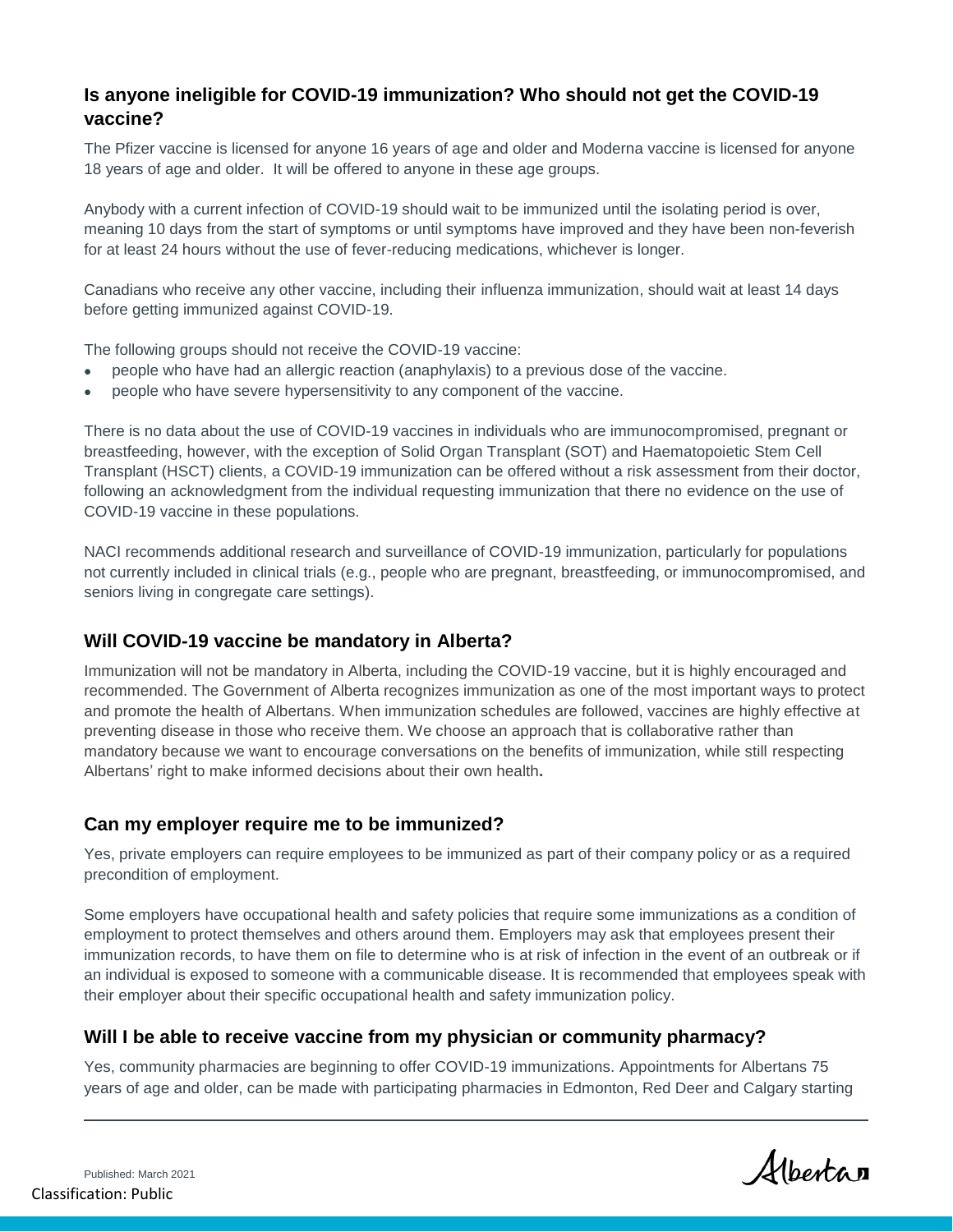the first week of March. Additional pharmacies will be participating the week of March 15. A list of participating pharmacies can be found at [Alberta Blue Cross.](https://www.ab.bluecross.ca/news/covid-19-immunization-program-information.php) As more vaccine arrives, participating pharmacies in many other communities will begin to offer the vaccine.

Planning is also ongoing to support physician participation once the COVID-19 vaccine supply can support widespread vaccine distribution.

#### **Why are there select pharmacies offering COVID-19 vaccine?**

The number of pharmacies is limited due to vaccine supply and the strict storage and handling requirements for the COVID-19 vaccines. As more vaccine, especially more fridge stable vaccine becomes available, additional pharmacies will be able to participate in other communities.

Participating pharmacies were selected based on geographic and population needs, as well as their demonstrated ability to handle large volumes of immunizations in short time frames. A list of participating pharmacies is available online at **[Alberta Blue Cross](https://can01.safelinks.protection.outlook.com/?url=https%3A%2F%2Fwww.ab.bluecross.ca%2Fnews%2Fcovid-19-immunization-program-information.php&data=04%7C01%7CCollette.Benbow%40gov.ab.ca%7Cbe227369a8324ffd6eb708d8d9b88c24%7C2bb51c06af9b42c58bf53c3b7b10850b%7C0%7C0%7C637498733929310068%7CUnknown%7CTWFpbGZsb3d8eyJWIjoiMC4wLjAwMDAiLCJQIjoiV2luMzIiLCJBTiI6Ik1haWwiLCJXVCI6Mn0%3D%7C1000&sdata=vkPRbxIAv5qnQtaCIHcJUR8MCBgpwj%2BKofA7j3bvx4U%3D&reserved=0)**.

#### **What will clinics do to protect clients and healthcare workers from COVID-19 during immunization?**

All healthcare providers follow [guidelines](https://open.alberta.ca/publications/covid-19-immunization-guidance-during-covid-19-pandemic) to protect you and themselves from COVID-19. This includes:

- Screening clients and staff for illness and exposure to COVID-19;
- Setting up the clinic and using an appointment-based system to make sure that everyone can keep physical distance;
- Enhanced environmental cleaning;
- Using personal protective equipment (PPE) such as masks; and
- Requiring hand washing or the use of hand sanitizer when clients arrive.

#### **Will I have to pay for the vaccine? If I don't want to wait to be included in the populations being offered the vaccine, can I buy the vaccine privately?**

No. The vaccine will be available to eligible Albertans at no additional charge. There is no vaccine available for private purchase at this time.

#### **Will I get to choose which vaccine I receive?**

No. To stop the spread of COVID-19, we all need to be immunized as soon as we are eligible to receive COVID-19 vaccine which means accepting the first vaccine offered. Health Canada has completed thorough reviews of the data from the clinical trials and of the manufacturing processes.

This review process allowed Health Canada to confirm that there are no significant safety concerns and that the vaccines protect against disease. Health Canada would not approve a vaccine if they determined the efficacy to be insufficient to protect against disease. If different vaccines are offered to different groups in the future, the decision to offer one product over another is deliberate, and is made based on the scientific evidence and supply available at the time.

Albertan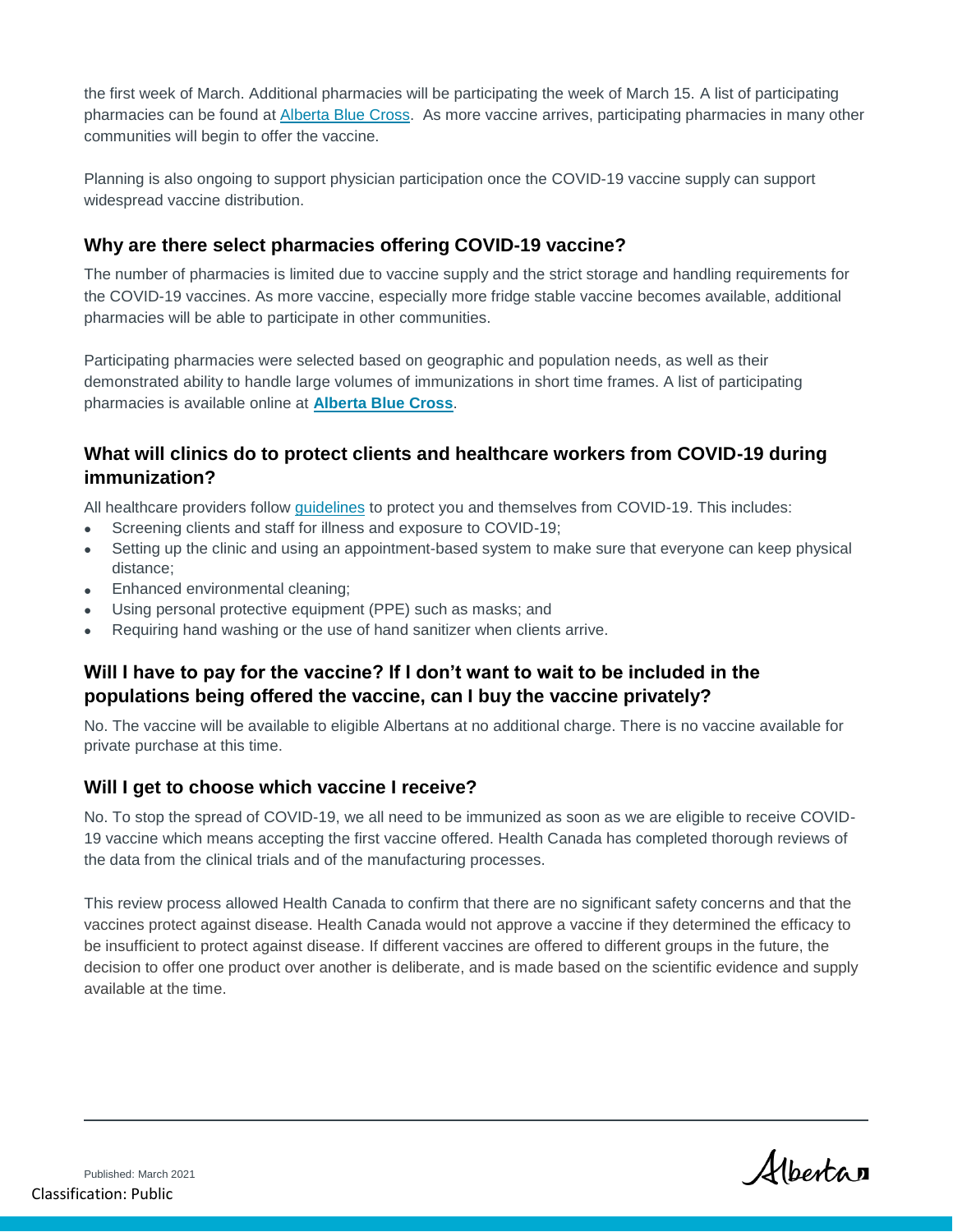## Post-Immunization

#### **Will I have to continue to follow public health measures if I get immunized?**

Yes. Based on recommendations from the National Advisory Committee on Immunization (NACI), Alberta Health advises that all individuals, including those immunized with COVID-19 vaccine, should continue to follow public health measures for prevention and control of COVID-19 infection and transmission. This includes masking when in public, maintaining physical distancing, practicing diligent hand hygiene, and staying home when sick.

The COVID-19 vaccines currently available in Alberta require two doses, up to 16 weeks apart. It takes time for your body to build up an immune response after receiving the vaccine. The vaccines available show protection starting two to three weeks after the first dose. One dose of vaccine can offer a good level of protection against symptomatic disease. Peak efficacy against symptomatic COVID-19 disease is achieved about 2 weeks after the second dose; however, no vaccine is 100% effective.

Currently, there is little evidence on:

- How effective these vaccines are in the real world;
- How long these vaccines will offer protection from the virus; or
- How effective the COVID-19 vaccines are in preventing asymptomatic infections and reducing transmission to others.

Health Canada and Alberta Health continue to monitor the emerging evidence on vaccine effectiveness and will provide updates when possible.

#### **Why should I get immunized if I am still expected to follow public health measures after I receive the vaccine?**

Vaccines are only one part of the effort against COVID-19. We do not yet know if immunized people can still carry and pass the virus to others that are not immunized, how effective the vaccines are in the real world and against variants, or how long immunity lasts.

Research into these questions is ongoing, and we will provide updates to these questions. In the meantime, we all should continue to follow COVID-19 public health guidelines.

#### **Will I have to quarantine if I received the vaccine and then am a close contact of someone who was positive for COVID-19?**

Yes, continue to follow all public health measures, including quarantining if you are informed that you are a close contact of a COVID-19 case for the reasons stated above.

#### **Will I have to quarantine if I received the vaccine and am returning to Canada from an international destination?**

Yes, continue to follow all public health measures, including all federal and provincial quarantine requirements.

Albertan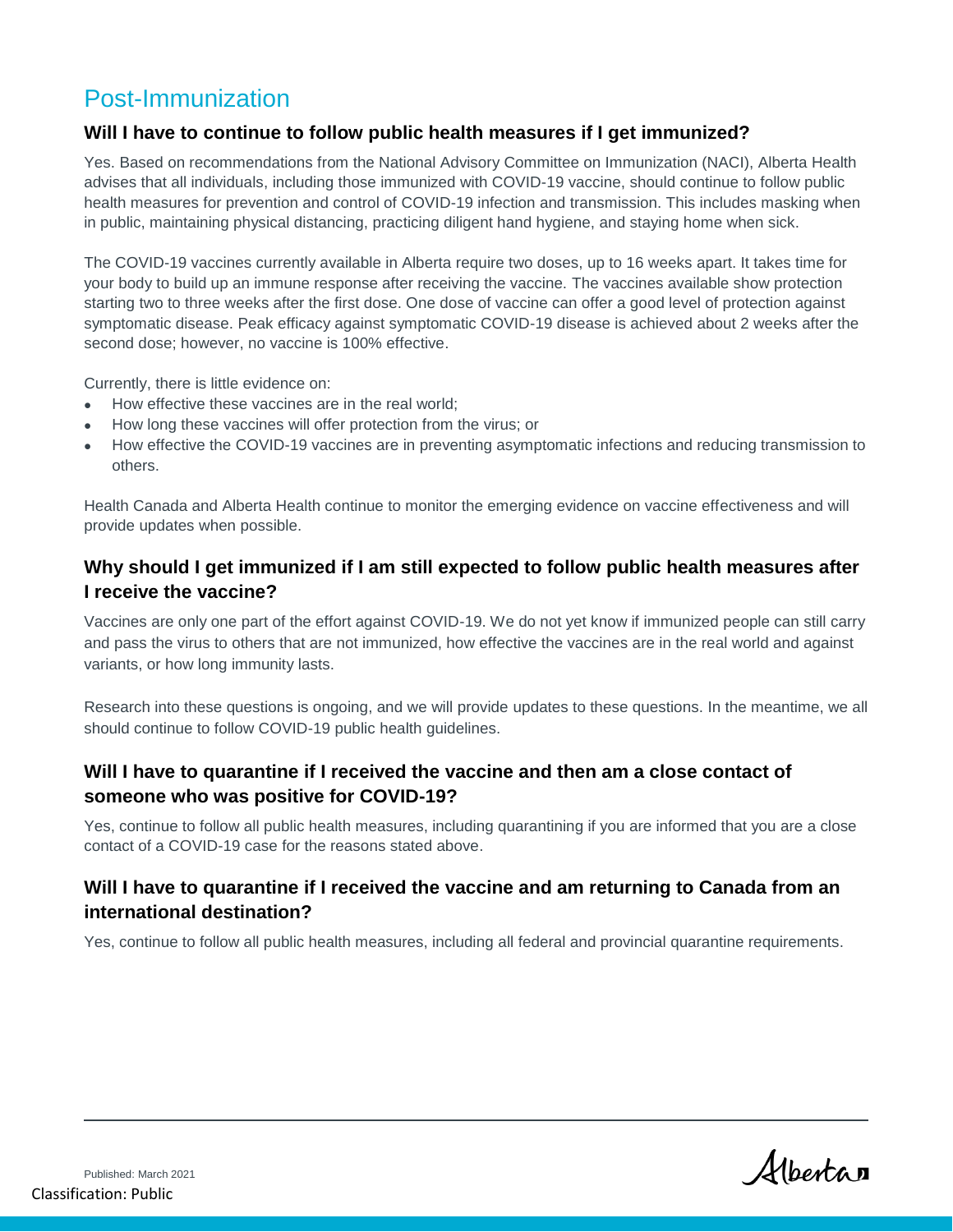## **If I am immunized outside of Canada, do I still need a negative test to return to Canada? Quarantine in a Government of Canada-approved hotel? Take a COVID-19 molecular test on arrival?**

Yes, regardless of immunization status, travelers must present proof of a negative COVID-19 test result (either paper or electronic) to an airline prior to boarding a flight to Canada. Travelers must also reserve a room in a Government of Canada-approved isolation hotel, and must take a COVID-19 molecular test on arrival. For more information see the [Government of Canada website.](https://travel.gc.ca/travel-covid)

#### **What do I do if I experience the expected reactions that are similar to the symptoms of COVID- 19 that require isolation?**

Individuals who receive the COVID-19 vaccine may experience some side effects. These reactions are most often mild, develop within 24 hours, and could last 24 to 48 hours. Many of the reactions that occur are similar to the symptoms of COVID-19 infection such as:

- fever and/or chills,
- feeling tired,
- headache or body aches,
- nausea

Individuals should monitor themselves for these symptoms. Individuals who develop the above symptoms should stay home. If the symptoms develop within 24 hours of receiving the COVID-19 vaccine and resolve within 48 hours after starting, the individual can return to normal activities, unless they have been instructed to quarantine or isolate for other reasons by Alberta Health Services.

If symptoms persist longer than 48 hours and are not related to a pre-existing illness or health condition, individuals must continue to stay home and contact Health Link at 811 or complete the online COVID-19 online self- assessment tool for testing.

If testing is not done, adults with fever, cough, runny nose, sore throat or shortness of breath are to remain in isolation at home and stay away from others for 10 days, or until symptoms improve and they have been without a fever for at least 24 hours without the use of fever-reducing medications, whichever is longer. Individuals with any other symptoms on the COVID-19 symptom list should remain home until symptoms resolve.

## For Health-care Practitioners

#### **How do I have a positive conversation with my patient/client who may have concerns about receiving the COVID-19 vaccine?**

Be open-minded, respectful and empathetic. Establish an environment where the patient/client can freely discuss their concerns and ask questions about immunization without feeling judged. Identify and understand the patient/client's concerns by actively listening, repackaging their statements back to them and asking open-ended questions. You can then provide tailored information related to the concerns or misconceptions they might have. Trying to convince them by simply providing the facts about immunization may backfire and make the patient/client even more hesitant.

For more information see *[Motivational interviewing: A powerful tool to address vaccine hesitancy.](https://www.canada.ca/content/dam/phac-aspc/documents/services/reports-publications/canada-communicable-disease-report-ccdr/monthly-issue/2020-46/issue-4-april-2-2020/ccdrv46i04a06-eng.pdf)*